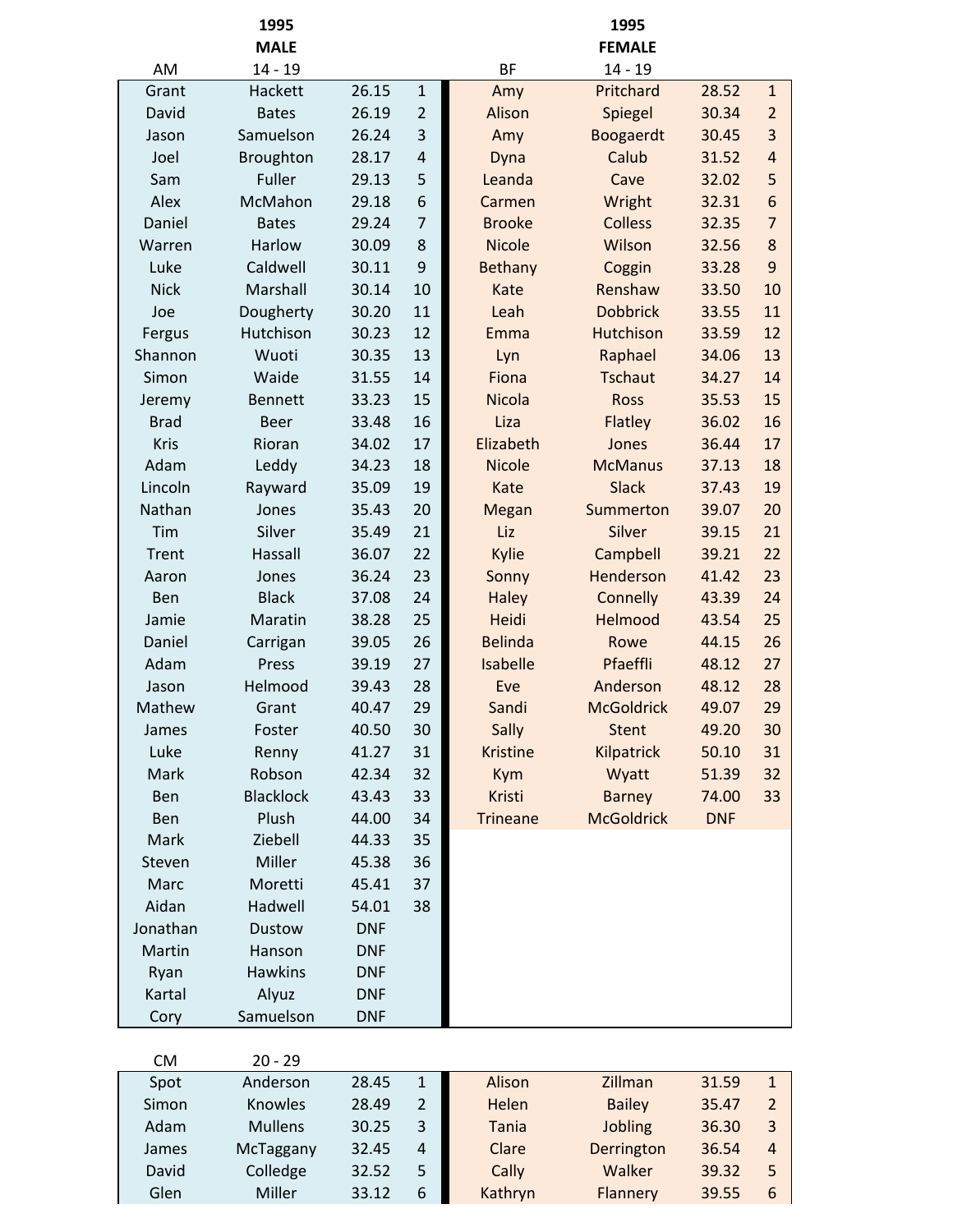| Roger         | Hammond             | 33.57      | $\overline{7}$ | <b>Stacie</b>  | <b>McManara</b> | 40.06      | $\overline{7}$   |
|---------------|---------------------|------------|----------------|----------------|-----------------|------------|------------------|
| Erik          | Mather              | 35.35      | 8              | Jackie         | <b>Hallam</b>   | 40.56      | 8                |
| Joseph        | Fahey               | 35.41      | 9              | Sue            | Humphrey        | 40.58      | $\boldsymbol{9}$ |
| Mark          | Murray              | 35.58      | 10             | Megan          | Dougherty       | 41.36      | 10               |
| Lach          | Vollmerhause        | 36.37      | 11             | Leanne         | Dorrington      | 41.44      | 11               |
| Richard       | Conway              | 37.39      | 12             | Megan          | <b>Reeves</b>   | 44.22      | 12               |
| John          | Roberts             | 37.46      | 13             | <b>Bronwen</b> | Colledge        | 46.13      | 13               |
| Mick          | Smith               | 38.13      | 14             | Linda          | Turnbull        | 46.53      | 14               |
| $\mathsf{C}$  | Dougherty           | 39.01      | 15             | Margaret       | <b>McDonald</b> | 46.55      | 15               |
| Murray        | Jones               | 40.19      | 16             | Lisa           | <b>Cusack</b>   | 49.05      | 16               |
| Damian        | Disson              | 40.32      | 17             | Danya          | Crofton         | 49.57      | 17               |
| Phung         | Vu                  | 41.12      | 18             | <b>Matina</b>  | James           | 50.14      | 18               |
| Rod           | Anderson            | 41.18      | 19             | <b>Pauline</b> | Olive           | 50.33      | 19               |
| Ben           | Kennedy             | 43.35      | 20             | Samantha       | Gill            | 52.38      | 20               |
| Kai           | Pick                | 44.30      | 21             | Kym            | <b>Bilham</b>   | 52.32      | 21               |
| Marcus        | Miller              | 44.46      | 22             | <b>Nicole</b>  | Zelasko         | 52.44      | 22               |
| <b>Marcus</b> | <b>Riches</b>       | 44.48      | 23             | Linda          | Hay             | 54.26      | 23               |
| Jason         | Rutter              | 45.30      | 24             | <b>Tiffany</b> | <b>Mason</b>    | 55.43      | 24               |
| Geoff         | Edwards             | 45.32      | 25             | Paula          | <b>Banks</b>    | 55.46      | 25               |
| Stephen       | Townsend            | 45.47      | 26             | Joanne         | Twaddell        | 56.10      | 26               |
| Peter         | Earles              | 46.07      | 27             | <b>Vicki</b>   | James           | 57.43      | 27               |
| Phillip       | Holtz               | 46.37      | 28             | Linda          | Pidcock         | 62.09      | 28               |
| <b>Bern</b>   | Georgelin           | 46.45      | 29             | Sophie         | Ferguson        | 62.49      | 29               |
| Mark          | Kerry               | 47.11      | 30             | Jenniter       | Sim             | 67.50      | 30               |
| Wayne         | Lomas               | 47.14      | 31             | Anna           | Orlowski        | 74.12      | 31               |
| Warren        | Ryder               | 48.09      | 32             | Wendy          | Colledge        | <b>DNF</b> |                  |
| Glen          | Davidson            | 48.23      | 33             | Samantha       | Smith           | <b>DNF</b> |                  |
| Alex          | Ziesak              | 48.36      | 34             |                |                 |            |                  |
| Nigel         | Renton              | 48.40      | 35             |                |                 |            |                  |
| Mark          | Goodman             | 49.47      | 36             |                |                 |            |                  |
| <b>Brett</b>  | Evans               | 50.05      | 37             |                |                 |            |                  |
| Craig         | <b>Banks</b>        | 50.54      | 38             |                |                 |            |                  |
| P             | Russell-Green       | 51.48      | 39             |                |                 |            |                  |
| Andrew        | Cree                | 54.06      | 40             |                |                 |            |                  |
| <b>Steve</b>  | Cribbin             | 57.50      | 41             |                |                 |            |                  |
| Scott         | <b>Brockenshire</b> | <b>DNF</b> |                |                |                 |            |                  |

| EM.      | $30 - 39$    |       |                | FF            | $30 - 39$           |       |                |
|----------|--------------|-------|----------------|---------------|---------------------|-------|----------------|
| Gary     | Watson       | 28.41 | 1              | <b>Shelly</b> | <b>Taylor-Smith</b> | 30.02 | $\mathbf{1}$   |
| Mangum   | Glynd        | 29.42 | $\overline{2}$ | Karen         | Robinson            | 34.42 | $\overline{2}$ |
| Mark     | Reaburn      | 30.31 | 3              | Julie         | Prasser             | 36.16 | 3              |
| Colin    | Mustoe       | 31.37 | 4              | Caroline      | Watson              | 39.29 | $\overline{4}$ |
| Lawrence | Reece        | 32.05 | 5              | Kath          | Porter              | 41.39 | 5              |
| Joel     | Gourlay      | 32.47 | 6              | Wendy         | Maley               | 43.47 | 6              |
| Mark     | Bull         | 32.50 | 7              | Maria         | <b>McKey</b>        | 45.50 | 7              |
| Greg     | Feffell      | 33.46 | 8              | Carolyn       | Finter              | 45.57 | 8              |
| Russell  | Zann         | 34.04 | 9              | Jeanette      | Phelps              | 46.30 | 9              |
| Don      | Opie         | 34.10 | 10             | Debbie        | Boothroyd           | 47.01 | 10             |
| Craig    | <b>Ellis</b> | 34.41 | 11             | Maree         | Yopp                | 47.45 | 11             |
| Michael  | White        | 34.46 | 12             | Jane          | Demeeal             | 48.10 | 12             |
| Stephen  | Prince       | 34.52 | 13             | Melinda       | McLeod              | 48.51 | 13             |
| Paul     | Moosberger   | 34.56 | 14             | <b>Terese</b> | Crollick            | 49.09 | 14             |
| David    | Ellem        | 35.13 | 15             | Linda         | Hibbard             | 49.17 | 15             |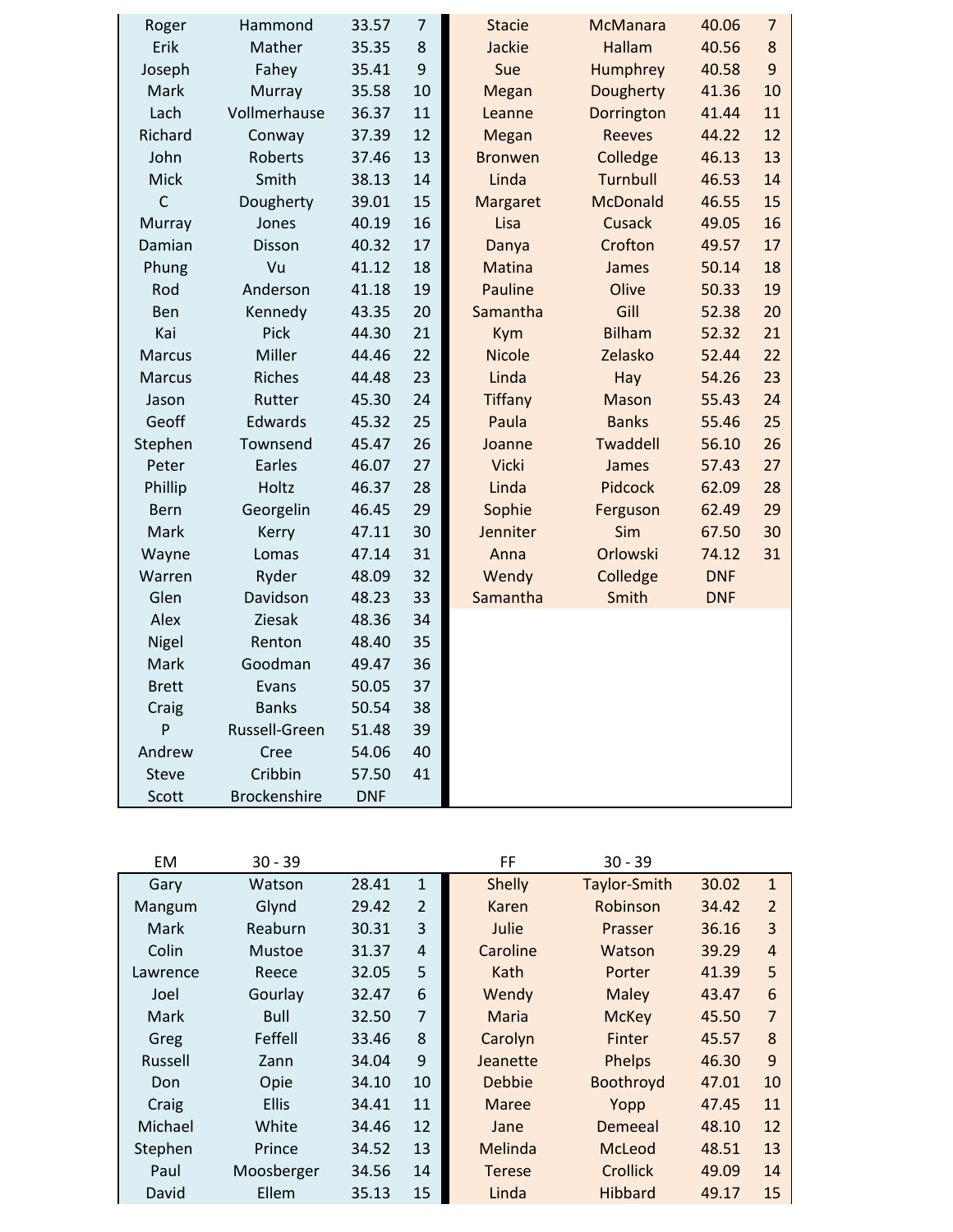| Andrew        | <b>Blackmore</b> | 35.22 | 16 | <b>Shireen</b>  | <b>Harrison</b>        | 49.31      | 16 |
|---------------|------------------|-------|----|-----------------|------------------------|------------|----|
| Peter         | Jacobsen         | 35.30 | 17 | Madeleene       | Reed                   | 49.37      | 17 |
| <b>Barrie</b> | Crichton         | 36.39 | 18 | <b>Marianne</b> | <b>McGrave</b>         | 50.16      | 18 |
| <b>Brent</b>  | McGearey         | 37.24 | 19 | Margaret        | Williamd               | 51.54      | 19 |
| Tony          | Trimble          | 37.29 | 20 | Sandi           | Alyuz                  | 51.55      | 20 |
| <b>Mick</b>   | Gooley           | 37.56 | 21 | <b>Tracey</b>   | Partridge              | 52.05      | 21 |
| Gary          | Templeman        | 38.04 | 22 | Kim             | Elderton               | 52.30      | 22 |
| Gary          | Ellem            | 38.30 | 23 | Sue             | <b>Clifford-Loomes</b> | 52.51      | 23 |
| Mal           | <b>Tilse</b>     | 38.35 | 24 | Anna            | <b>Black</b>           | 53.15      | 24 |
| Graham        | Condie           | 38.51 | 25 | <b>Terese</b>   | Gladwin                | 56.22      | 25 |
| <b>Bob</b>    | Margetts         | 38.59 | 26 | Sharyn          | <b>Baker</b>           | 56.57      | 26 |
| Tony          | Margan           | 39.17 | 27 | Jennifer        | Smith                  | 60.17      | 27 |
| Greg          | Gooley           | 39.34 | 28 | Jennifer        | Powell                 | 61.13      | 28 |
| Tim           | Hughes           | 39.47 | 29 | <b>Nancy</b>    | Spicer                 | 70.35      | 29 |
| Tony          | Sheppard         | 39.52 | 30 | <b>Bridget</b>  | Goodwin                | 90.48      | 30 |
| <b>Brian</b>  | <b>Buckley</b>   | 40.34 | 31 | Sue             | Jacobsen               | <b>DNF</b> |    |
| Keith         | Sedgman          | 40.41 | 32 |                 |                        |            |    |
| <b>Brian</b>  | Edwards          | 40.53 | 33 |                 |                        |            |    |
| Tim           | <b>Harris</b>    | 40.59 | 34 |                 |                        |            |    |
| Stephen       | Tester           | 41.00 | 35 |                 |                        |            |    |
| Evan          | Gudgeon          | 41.21 | 36 |                 |                        |            |    |
| Stephen       | Arndell          | 41.31 | 37 |                 |                        |            |    |
| Andrew        | <b>Burns</b>     | 41.49 | 38 |                 |                        |            |    |
| Mark          | Walker           |       | 39 |                 |                        |            |    |
|               |                  | 43.33 |    |                 |                        |            |    |
| David         | Green            | 43.57 | 40 |                 |                        |            |    |
| Michael       | Freeman          | 44.10 | 41 |                 |                        |            |    |
| David         | Gray             | 44.13 | 42 |                 |                        |            |    |
| Chris         | Hackett          | 44.28 | 43 |                 |                        |            |    |
| Geoff         | <b>Bensley</b>   | 45.15 | 44 |                 |                        |            |    |
| Rod           | Wise             | 45.35 | 45 |                 |                        |            |    |
| Colin         | Tyson            | 45.44 | 46 |                 |                        |            |    |
| Garry         | <b>Simes</b>     | 46.04 | 47 |                 |                        |            |    |
| Robert        | Warren           | 46.11 | 48 |                 |                        |            |    |
| Damian        | Shanahan         | 46.43 | 49 |                 |                        |            |    |
| Rick          | Potts            | 47.09 | 50 |                 |                        |            |    |
| Mark          | Edwards          | 47.16 | 51 |                 |                        |            |    |
| Peter         | Golding          | 47.19 | 52 |                 |                        |            |    |
| Glenn         | Follent          | 47.25 | 53 |                 |                        |            |    |
| Gary          | Prior            | 47.37 | 54 |                 |                        |            |    |
| Paul          | Milgate          | 47.47 | 55 |                 |                        |            |    |
| Darrell       | Lamb             | 48.01 | 56 |                 |                        |            |    |
| <b>Bob</b>    | Hodge            | 48.04 | 57 |                 |                        |            |    |
| <b>Brian</b>  | Witt             | 48.18 | 58 |                 |                        |            |    |
| Greg          | Fayn             | 48.45 | 59 |                 |                        |            |    |
| <b>Bernie</b> | Moloney          | 49.00 | 60 |                 |                        |            |    |
| Paul          | <b>Tsikleas</b>  | 49.27 | 61 |                 |                        |            |    |
| Peter         | Harris           | 49.33 | 62 |                 |                        |            |    |
| Fred          | Goodman          | 49.44 | 63 |                 |                        |            |    |
| Kevin         | Fraser           | 50.23 | 64 |                 |                        |            |    |
| Lou           | Wilson           | 50.25 | 65 |                 |                        |            |    |
| Anthony       | Pitt             | 50.28 | 66 |                 |                        |            |    |
| Mark          | Townsend         | 50.42 | 67 |                 |                        |            |    |
| John          | Dailou           | 51.07 | 68 |                 |                        |            |    |
| Anthony       | Yopp             | 51.18 | 69 |                 |                        |            |    |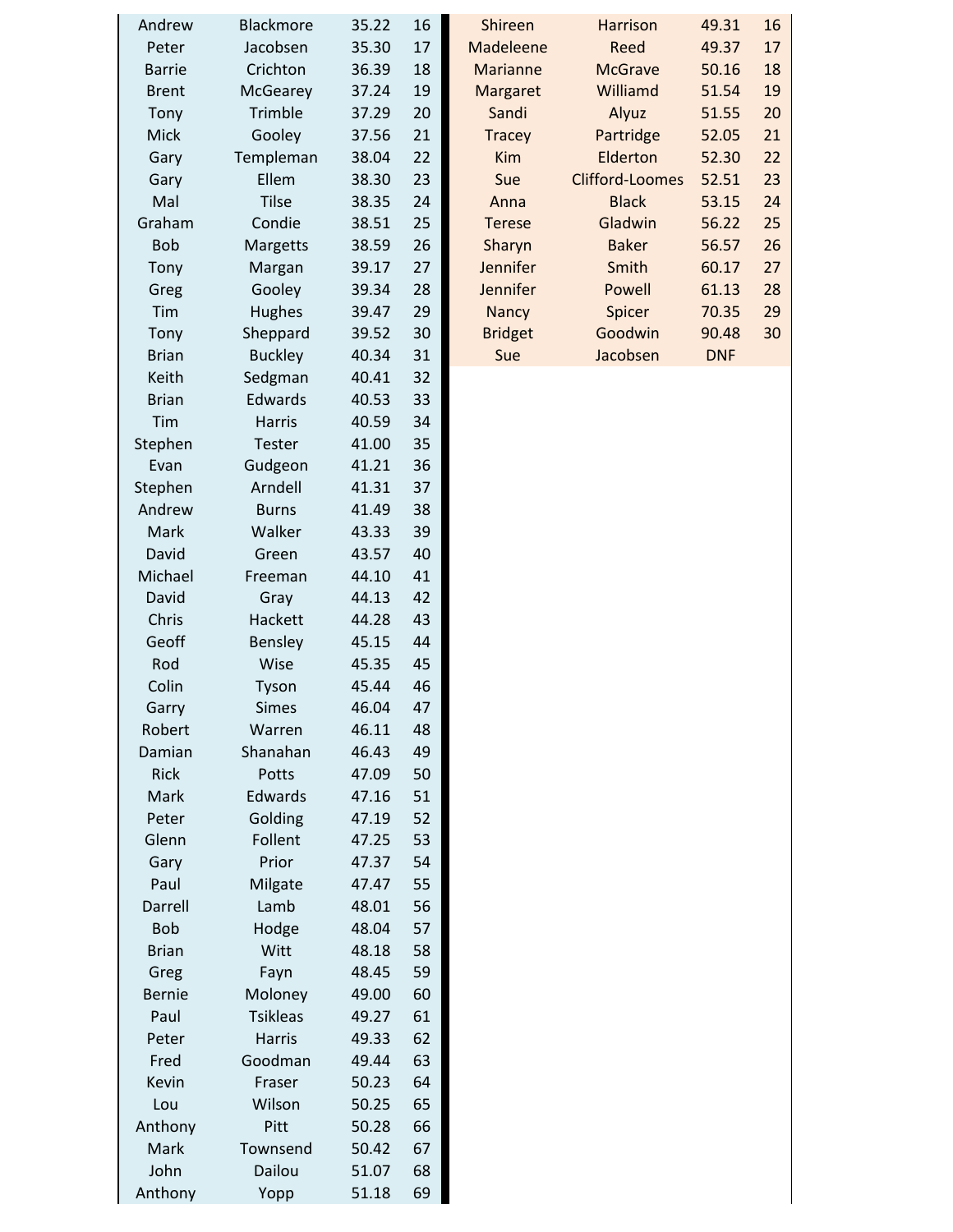| Ken           | Wilkes        | 51.34      | 70 |
|---------------|---------------|------------|----|
| David         | Taylor        | 51.58      | 71 |
| Craig         | Kelly         | 52.10      | 72 |
| Rod           | Hayes         | 52.37      | 73 |
| Michael       | Barry         | 52.50      | 74 |
| Peter         | Abbott        | 53.02      | 75 |
| <b>Brian</b>  | Donnellan     | 53.06      | 76 |
| Greg          | Yopp          | 54.10      | 77 |
| Shaun         | Nicholson     | 55.23      | 78 |
| <b>Steve</b>  | Jensen        | 56.24      | 79 |
| <b>Bryan</b>  | Sketchley     | 57.24      | 80 |
| Anthony       | Fitzpatrick   | 62.57      | 81 |
| <b>Neil</b>   | Gray          | 65.20      | 82 |
| Peter         | Kelly         | 80.02      | 83 |
| John          | <b>Bragg</b>  | 94.08      | 84 |
| Jeff          | McKelligott   | <b>DNF</b> |    |
| <b>Steven</b> | <b>Tucker</b> | <b>DNF</b> |    |

| GM           | $40 - 49$       |       |                | HF             | $40 - 49$          |            |                |
|--------------|-----------------|-------|----------------|----------------|--------------------|------------|----------------|
| Michael      | Evans           | 32.59 | $\mathbf{1}$   | Jenny          | de Greenlaw        | 41.07      | $\mathbf 1$    |
| Craig        | <b>Spears</b>   | 33.10 | $\overline{2}$ | <b>Katrina</b> | <b>Slack</b>       | 47.07      | $\overline{2}$ |
| Peter        | Yager           | 33.43 | 3              | Elizabeth      | Harvey             | 48.14      | 3              |
| Jim          | Dougherty       | 33.53 | 4              | Carol          | <b>Bailie-Mace</b> | 48.30      | $\overline{a}$ |
| Geoff        | Sanders         | 34.12 | 5              | Jennifer       | Regan              | 49.40      | 5              |
| Wayne        | Thompson        | 34.32 | 6              | Sally          | <b>McFarlane</b>   | 53.13      | $6\phantom{1}$ |
| Jeffrey      | Rowe            | 35.55 | $\overline{7}$ | Jeanette       | Lloyd-Jones        | 55.17      | $\overline{7}$ |
| Bill         | Schulte         | 36.34 | 8              | Corolyn        | Simpson            | 55.37      | $\bf 8$        |
| John         | Taylor          | 36.42 | 9              | Annette        | Coyle              | 56.59      | 9              |
| Jeffrey      | Porter          | 36.57 | 10             | Virginia       | Silver             | 57.45      | 10             |
| Gavin        | Rose            | 37.16 | 11             | Jane           | ions               | 64.06      | 11             |
| Arthur       | <b>Beer</b>     | 37.17 | 12             | Margaret       | Wyatt              | 68.42      | 12             |
| Peter        | Wrobel          | 37.20 | 13             | Meryl          | Allen              | 90.48      | 13             |
| Greg         | Iredale         | 37.26 | 14             | Annjie         | <b>Biehler</b>     | 99.48      | 14             |
| Mark         | Gawne           | 38.07 | 15             | Clare          | <b>Hamilton</b>    | 108.48     | 15             |
| Chris        | Lowry           | 38.48 | 16             | Georgina       | <b>MacKay</b>      | <b>DNF</b> |                |
| Peter        | Humphreys       | 38.56 | 17             |                |                    |            |                |
| Craig        | White           | 38.57 | 18             |                |                    |            |                |
| <b>Steve</b> | Hassell         | 39.23 | 19             |                |                    |            |                |
| Simon        | Thorn           | 39.37 | 20             |                |                    |            |                |
| <b>Dick</b>  | Morath          | 39.39 | 21             |                |                    |            |                |
| Paul         | <b>Bugler</b>   | 40.04 | 22             |                |                    |            |                |
| David        | Zemek           | 40.22 | 23             |                |                    |            |                |
| Greg         | Stebbing        | 40.24 | 24             |                |                    |            |                |
| Greg         | Paterson        | 40.43 | 25             |                |                    |            |                |
| James        | <b>Bridgman</b> | 40.45 | 26             |                |                    |            |                |
| Anthony      | Johnson         | 41.28 | 27             |                |                    |            |                |
| Wayne        | Lodington       | 41.34 | 28             |                |                    |            |                |
| Robert       | Kilpatrick      | 42.14 | 29             |                |                    |            |                |
| Peter        | Brenchley       | 42.29 | 30             |                |                    |            |                |
| <b>Bob</b>   | Curry           | 42.36 | 31             |                |                    |            |                |
| Warren       | Cubitt          | 43.18 | 32             |                |                    |            |                |
| Dennis       | McCreadie       | 43.46 | 33             |                |                    |            |                |
| Graeme       | <b>Dustow</b>   | 43.49 | 34             |                |                    |            |                |
| Paul         | Mayberry        | 43.52 | 35             |                |                    |            |                |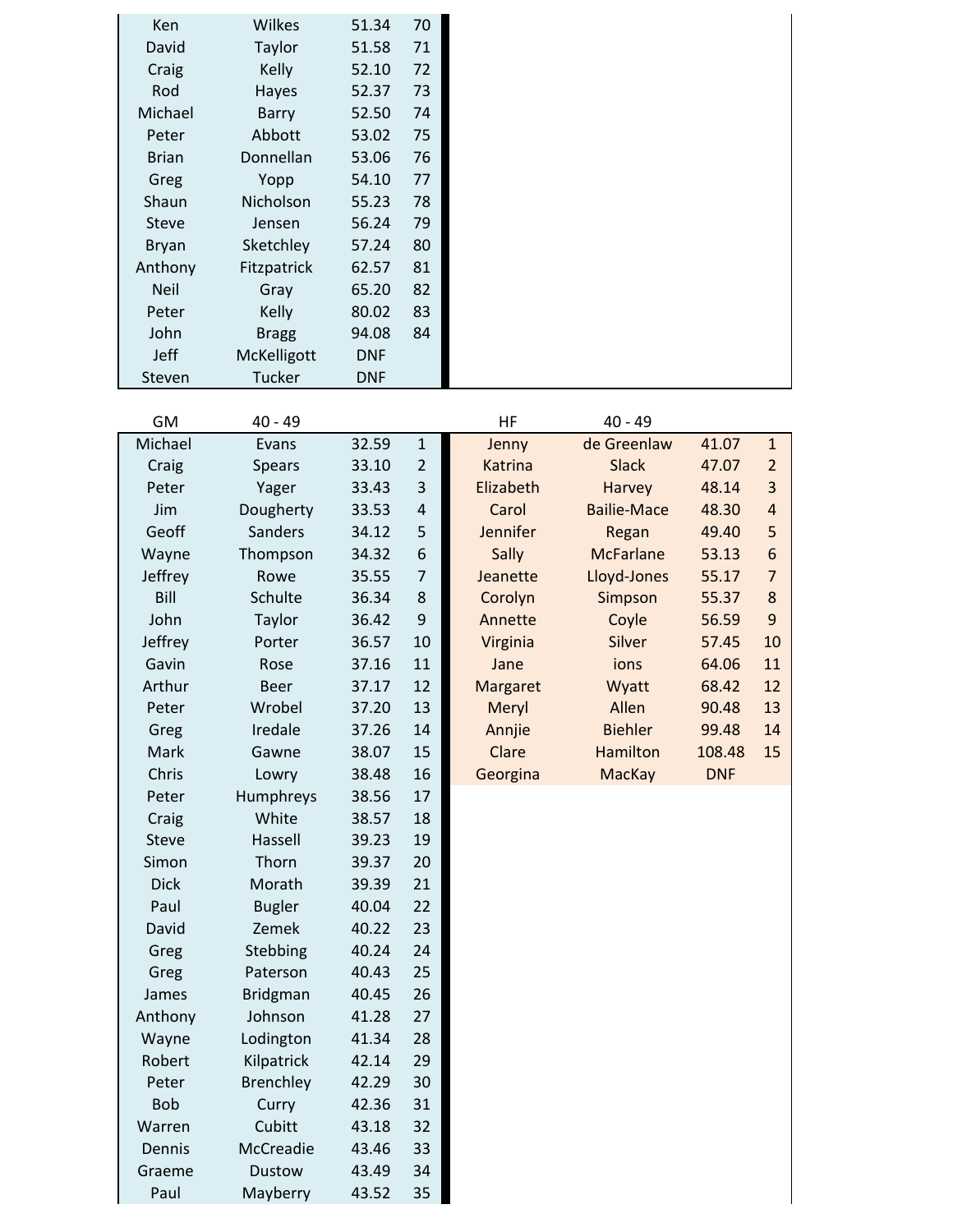| <b>Bob</b>   | Collins           | 44.06          | 36 |  |
|--------------|-------------------|----------------|----|--|
| Derry        | <b>Stark</b>      | 44.08          | 37 |  |
| John         | Zemek             | 44.17          | 38 |  |
| Ross         | Bell              | 44.43          | 39 |  |
| Peter        | <b>Bennett</b>    | 45.00          | 40 |  |
| Gary         | <b>McGoldrick</b> | 45.08          | 41 |  |
| Stephen      | Devine            | 46.00          | 42 |  |
| Carl         | <b>Birch</b>      | 46.02          | 43 |  |
| Alan         | Doran             | 46.09          | 44 |  |
| Peter        | Mitchell          | 46.34          | 45 |  |
| Keith        | <b>Burdett</b>    | 46.57          | 46 |  |
| Jason        | Smith             | 46.58          | 47 |  |
| John         | <b>Bailey</b>     | 47.03          | 48 |  |
| <b>Mick</b>  | Maley             | 47.21          | 49 |  |
| Peter        | Prince            | 47.38          | 50 |  |
| <b>Derek</b> | Neilson           | 47.40          | 51 |  |
| Trevor       | <b>Bower</b>      | 48.07          | 52 |  |
| John         | Gillett           | 48.17          | 53 |  |
| <b>Brian</b> | Corrigan          | 48.34          | 54 |  |
| Richard      | Harvey            | 48.57          | 55 |  |
| Col          | Peak              | 49.14          | 56 |  |
| Martin       | <b>Bailey</b>     | 49.49          | 57 |  |
| Graham       | <b>Beattie</b>    | 49.54          | 58 |  |
| John         | Whitham           | 51.51          | 59 |  |
| <b>Bob</b>   | <b>Black</b>      | 52.18          | 60 |  |
| Wayne        | Prasser           | 52.41          | 61 |  |
| R            | Adams             | 53.20          | 62 |  |
| Robert       | Siebert           | 53.29          | 63 |  |
| Zvi          | Hochman           | 53.35          | 64 |  |
| Julian       |                   |                | 65 |  |
| Keith        | Canny             | 53.39          |    |  |
|              | Morgan            | 53.56<br>53.58 | 66 |  |
| Adrian       | Welbourne         |                | 67 |  |
| Peter        | Larsson           | 54.16          | 68 |  |
| Peter        | Elliott           | 54.21          | 69 |  |
| Phillip      | Harvey            | 56.29          | 70 |  |
| Chris        | Parslow           | 57.26          | 71 |  |
| Forster      | Rayward           | 60.22          | 72 |  |
| lan          | Hamilton          | 62.07          | 73 |  |
| Warren       | Chant             | 62.50          | 74 |  |
| Paul         | Watts             | 63.54          | 75 |  |
| <b>Barry</b> | Lamont            | 63.59          | 76 |  |
| Robert       | Elvy              | 64.40          | 77 |  |
| Richard      | Maloney           | 66.43          | 78 |  |
| Oliver       | Dunne             | 70.09          | 79 |  |
| Paul         | McCarthy          | 70.32          | 80 |  |
| Norm         | <b>Hughes</b>     | 70.37          | 81 |  |
| <b>Steve</b> | Parsons           | 77.52          | 82 |  |
| Vivian       | Carter            | 90.18          | 83 |  |
| Greg         | Downes            | <b>DNF</b>     |    |  |
| <b>Terry</b> | Page              | <b>DNF</b>     |    |  |
| John         | Pick              | <b>DNF</b>     |    |  |
| John         | Partridge         | <b>DNF</b>     |    |  |